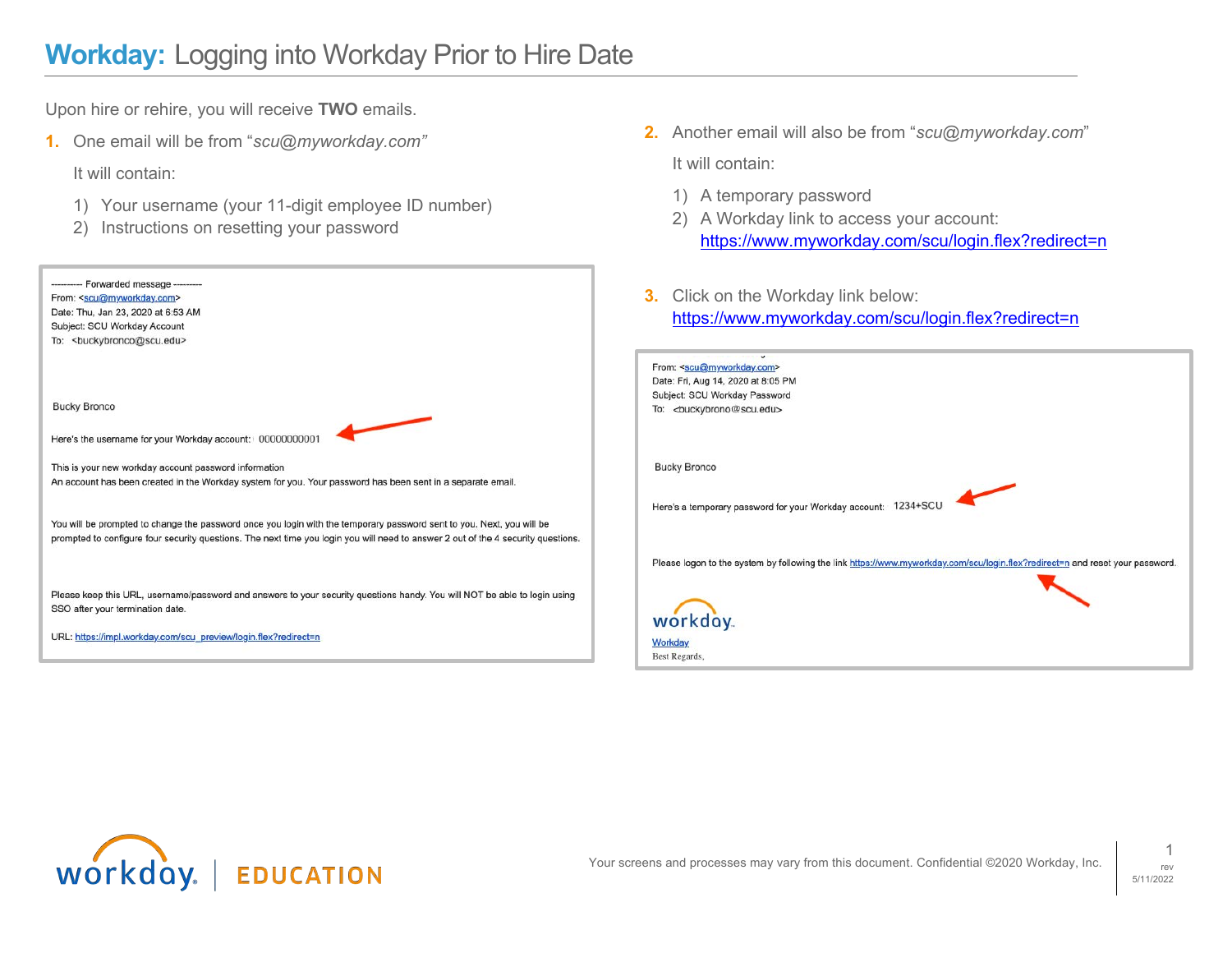**4.** Your screen should look like this.

|                      | workday.               |  |
|----------------------|------------------------|--|
| Username<br>Password |                        |  |
|                      | Sign In                |  |
|                      | <b>Change Password</b> |  |

- **5.** Enter your username: 11-digit employee ID number.
- **6.** Enter your temporary password.
- **7.** Click Sign In.
- **8.** You will be prompted to reset your password.
- **9.** From here you will be able to complete any inbox tasks.
- **10.** On your **hire date**, you will then access Workday through single sign-on (SSO) through the MySCU Portal.

https://www.scu.edu/apps/login/

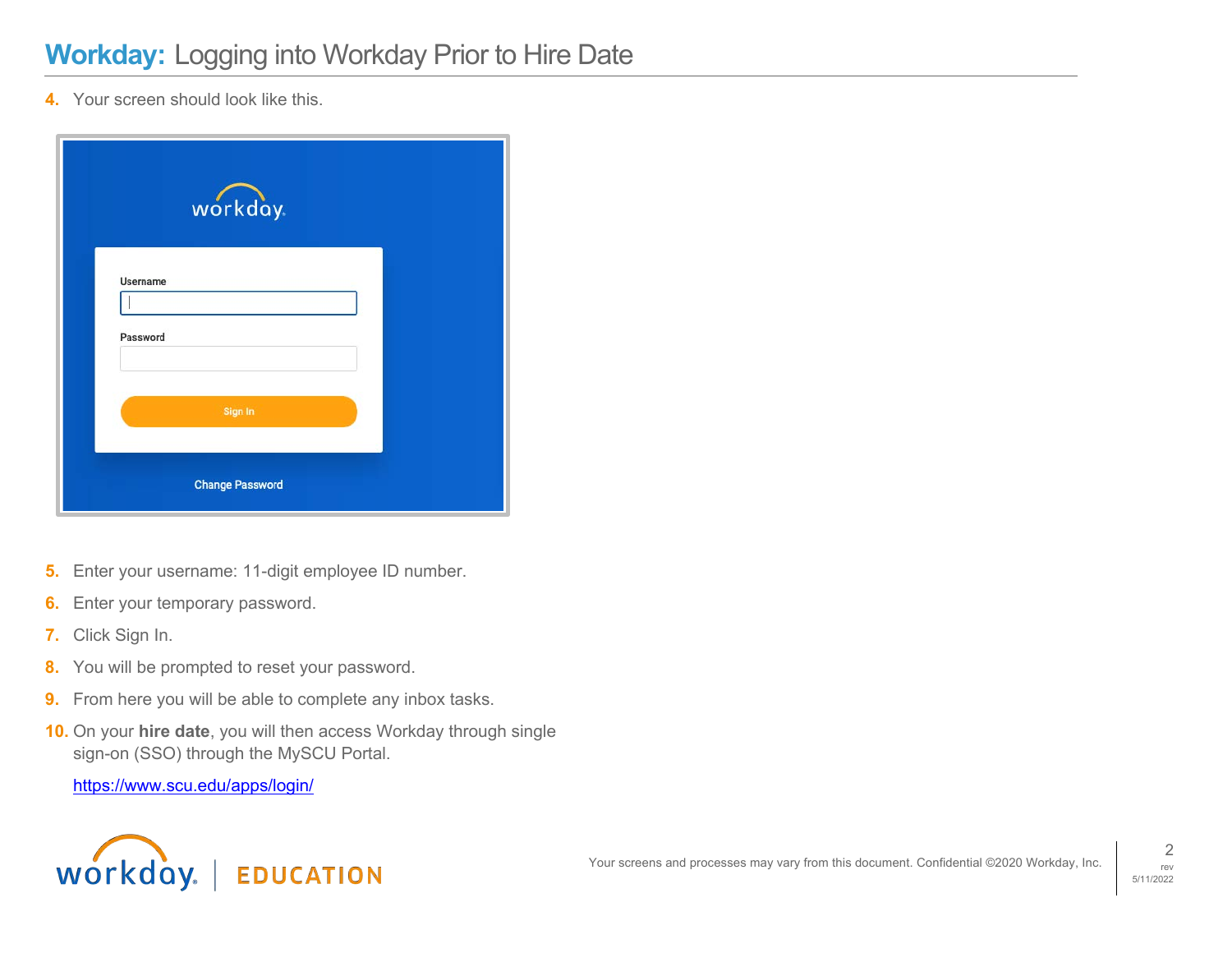workday.

**EDUCATION** 

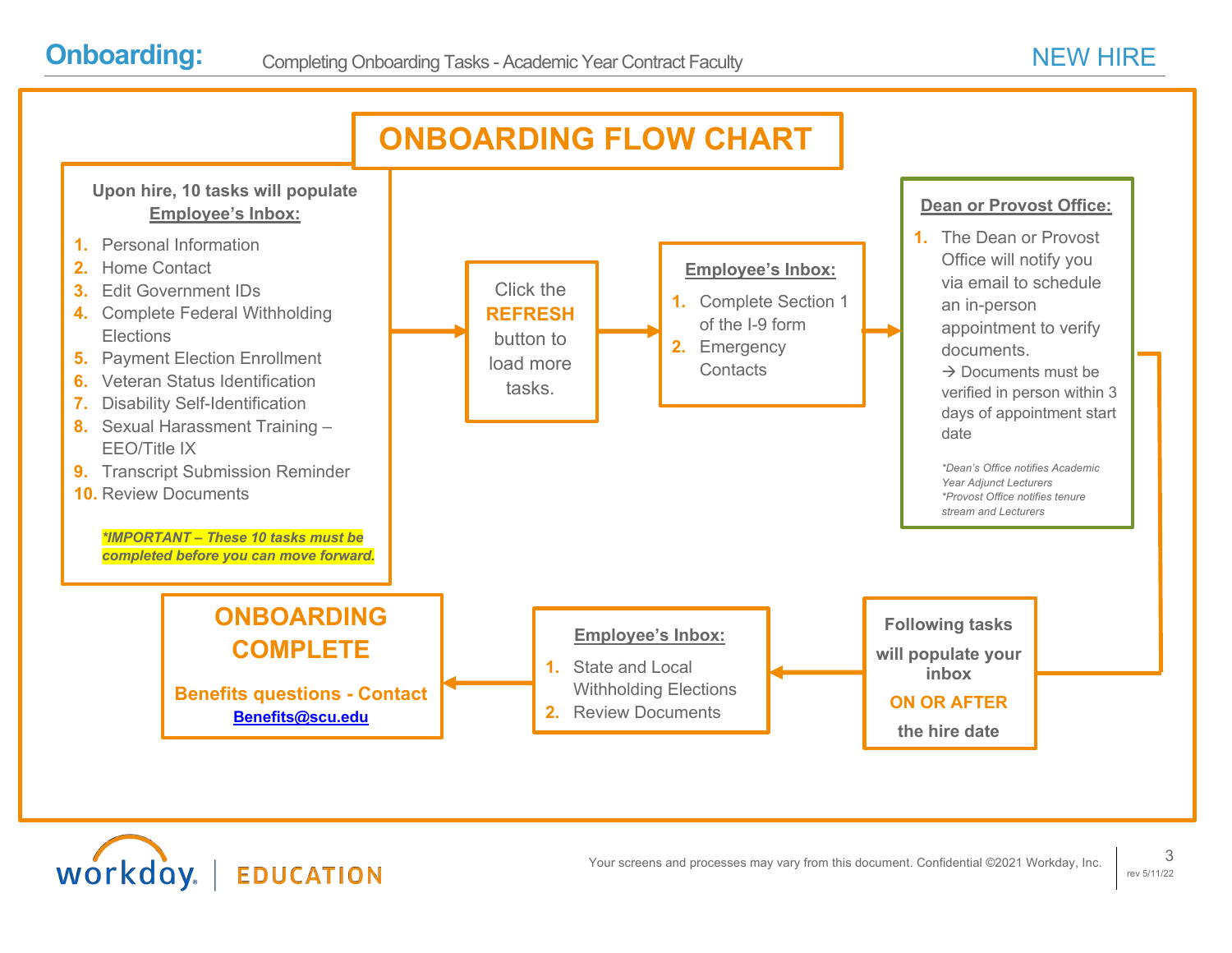Onboarding tasks will be found in the Inbox.

| Inbox<br>10 Items                                                                                            | <br><b>Applications</b><br>8 items |     |                              |                 |
|--------------------------------------------------------------------------------------------------------------|------------------------------------|-----|------------------------------|-----------------|
| <b>Review Documents</b><br>16 minute(s) ago - Effective 05/09/2022                                           | <b>TELE</b>                        |     |                              |                 |
| Personal Information: PCN13500 Assistant Professor - Bucky Bronco<br>16 minute(s) ago - Effective 05/09/2022 | Personal<br>Information            | Pay | Expenses                     | <b>Benefits</b> |
| Home Contact: PCN13500 Assistant Professor - Bucky Bronco<br>16 minute(s) ago - Effective 05/09/2022         |                                    |     |                              |                 |
| Go to Inbox                                                                                                  |                                    |     | $\frac{\infty}{\sin \theta}$ |                 |

**1.** Click the **Go to Inbox** link. **2.** To begin, there will be 10 tasks that can be completed in any order.

| Actions                                                              | Archive         |    |
|----------------------------------------------------------------------|-----------------|----|
| Viewing: All                                                         | Sort By: Newest |    |
| <b>Review Documents</b>                                              |                 |    |
| 31 minute(s) ago - Effective 05/09/2022                              |                 |    |
| Personal Information: PCN13500 Assistant Professor<br>- Bucky Bronco |                 |    |
| 32 minute(s) ago - Effective 05/09/2022                              |                 |    |
| Home Contact: PCN13500 Assistant Professor -<br><b>Bucky Bronco</b>  |                 |    |
| 32 minute(s) ago - Effective 05/09/2022                              |                 |    |
| <b>Edit Government IDs</b>                                           |                 |    |
| 32 minute(s) ago                                                     |                 |    |
| Complete Federal Withholding Elections                               |                 |    |
| 32 minute(s) ago - Effective 05/09/2022                              |                 |    |
| Payment Election Enrollment Event                                    |                 |    |
| 32 minute(s) ago                                                     |                 |    |
| Veteran Status Identification                                        |                 |    |
| 32 minute(s) ago - Effective 05/09/2022                              |                 |    |
| <b>Disability Self-Identification</b>                                |                 |    |
| 32 minute(s) ago - Effective 05/09/2022                              |                 |    |
| Sexual Harassment Training - EEO/Title IX                            |                 |    |
| 32 minute(s) ago - Effective 05/09/2022                              |                 | 12 |
| <b>Transcript Submission Reminder</b>                                |                 |    |
| 32 minute(s) ago - Effective 05/09/2022                              |                 | ū  |

Inbox

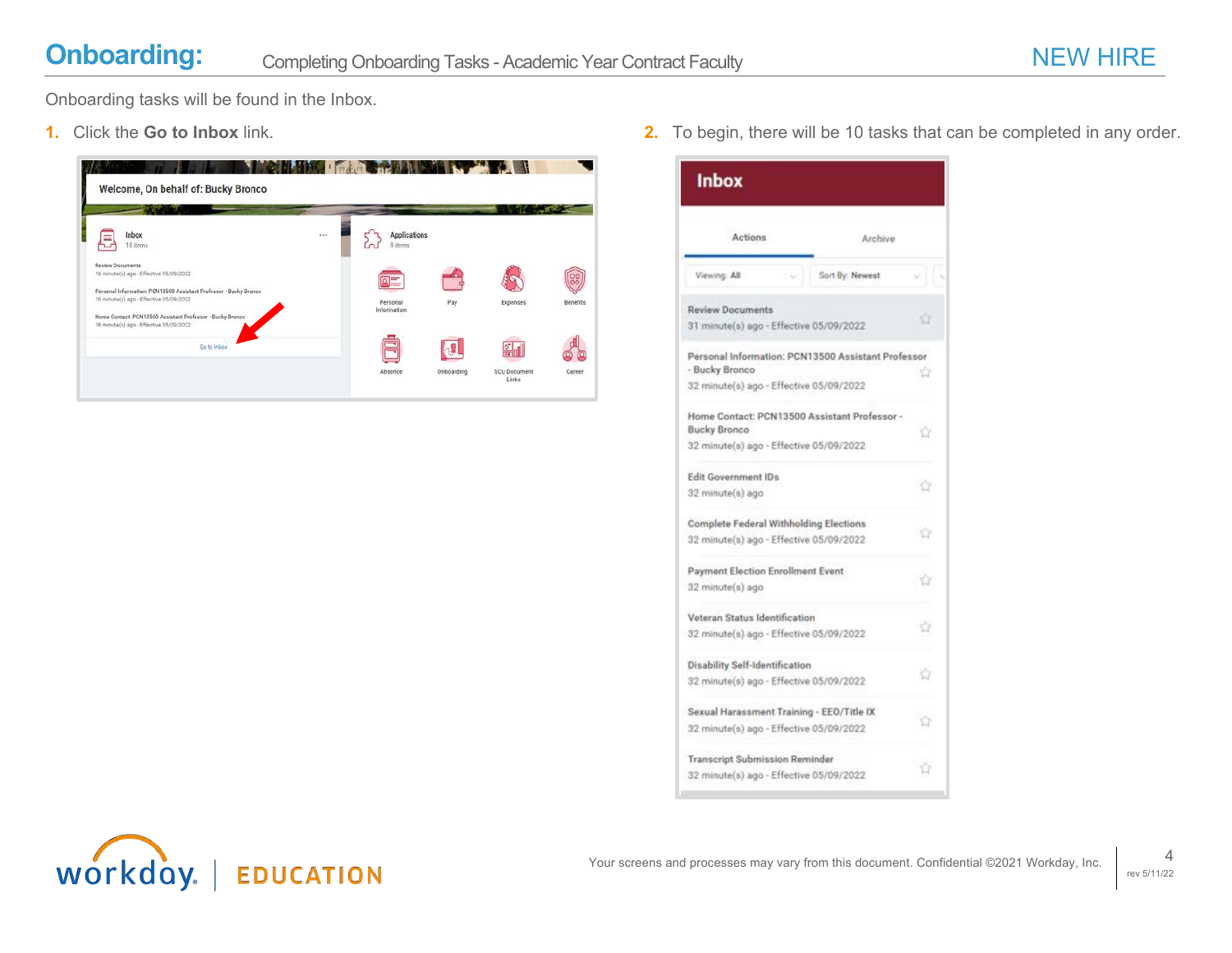

**3.** Personal Information: complete the required sections. **4.** Home Contact: complete the required sections.

| Personal Information Onboarding for Bucky Bronco | <b>Marital Status</b>                         |
|--------------------------------------------------|-----------------------------------------------|
| 32 minute(s) ago - Effective 05/09/2022          | Marital Status *                              |
| <b>Change Personal Information</b>               | <b>Marital Status Date</b>                    |
| <b>Gender</b><br>Gender *                        | <b>Race/Ethnicity</b>                         |
|                                                  | <b>Hispanic or Latino</b><br>No               |
| Date of Birth                                    | <b>Race/Ethnicity</b>                         |
| Date of Birth *                                  | Hispanic or Latino (United States of America) |
| Age                                              | <b>Disability</b><br>Add                      |
| <b>Place of Birth</b>                            | <b>Military Service</b>                       |
| <b>Country of Birth</b>                          | Add                                           |

|                                         | Home Contact Onboarding for Bucky Bronco |
|-----------------------------------------|------------------------------------------|
| 32 minute(s) ago - Effective 05/09/2022 |                                          |
| <b>Change Home Contact Information</b>  |                                          |
| <b>Address</b>                          |                                          |
| Add                                     |                                          |
| Phone                                   |                                          |
| Primary                                 |                                          |
| Yes                                     |                                          |
| Phone<br>+1 (408) 5551212 (Mobile)      |                                          |
| Visibility                              |                                          |
| Private                                 |                                          |
| Add                                     |                                          |
| <b>Email</b>                            |                                          |
| Add                                     |                                          |
| <b>Instant Messenger</b>                |                                          |
| Add                                     |                                          |

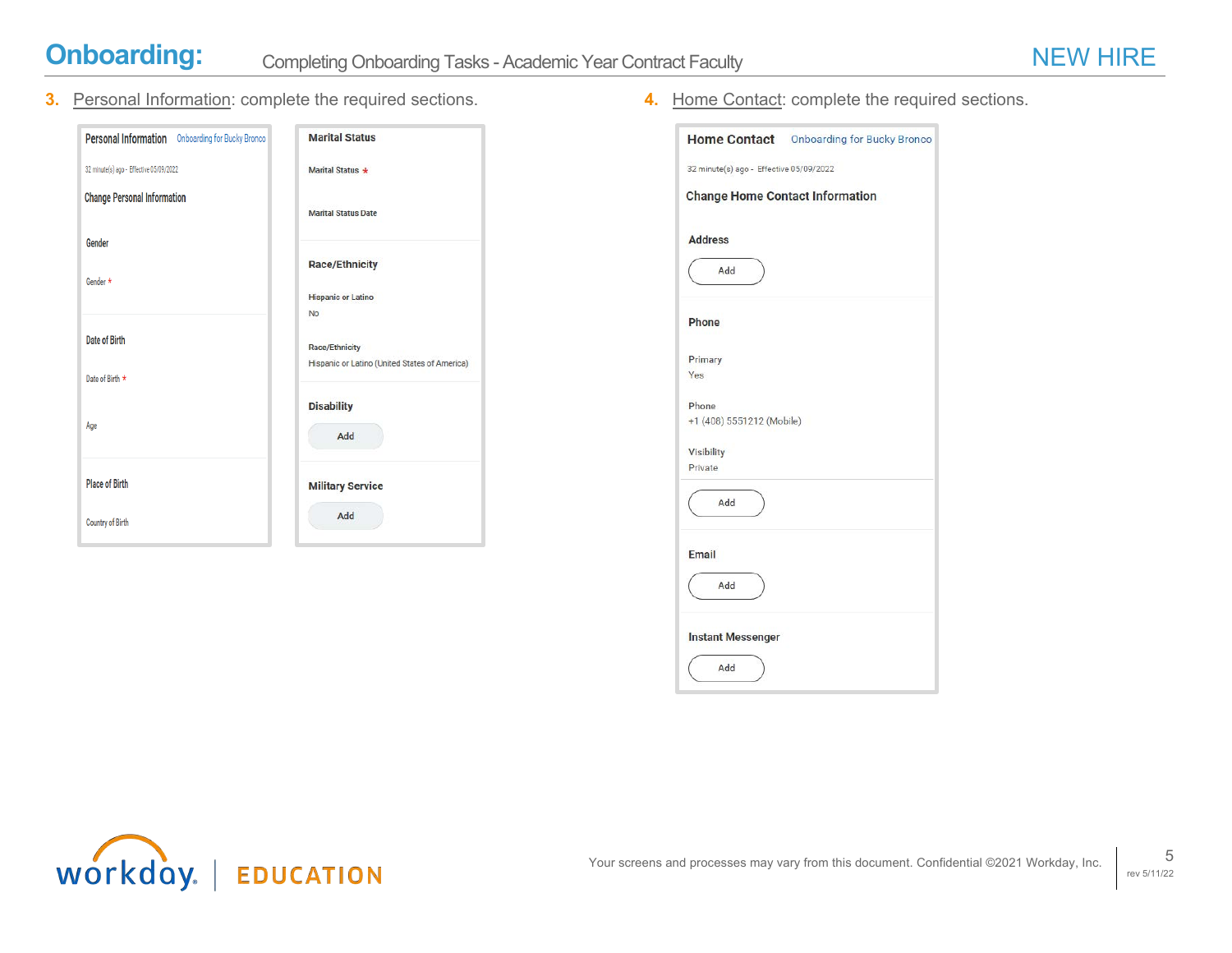**5.** Edit Government IDs: click the **+** icon to create a row in the National IDs section. Enter the information for the Social Security Number.

| <b>Edit Government IDs</b>                 | Bucky Branco |                                                                                         |                                                                                         |                                                        |                                    |                                     |                            |                    |                        |                                                                   |
|--------------------------------------------|--------------|-----------------------------------------------------------------------------------------|-----------------------------------------------------------------------------------------|--------------------------------------------------------|------------------------------------|-------------------------------------|----------------------------|--------------------|------------------------|-------------------------------------------------------------------|
|                                            |              |                                                                                         |                                                                                         |                                                        |                                    |                                     |                            |                    |                        |                                                                   |
|                                            |              |                                                                                         |                                                                                         |                                                        |                                    |                                     |                            |                    |                        |                                                                   |
| <b>Proposed IDs</b>                        |              |                                                                                         |                                                                                         |                                                        |                                    |                                     |                            |                    |                        | 支団                                                                |
|                                            | "Country     |                                                                                         |                                                                                         |                                                        | Current ID                         |                                     |                            | <b>Issued Date</b> |                        | Expir                                                             |
|                                            |              | 洼                                                                                       |                                                                                         | 洼                                                      |                                    | $-1$ . The set of the set of $\sim$ |                            |                    |                        | MH                                                                |
| Additional Government IDs 0 Items          |              |                                                                                         |                                                                                         |                                                        |                                    |                                     |                            |                    |                        | 平田                                                                |
| "Country                                   |              |                                                                                         |                                                                                         |                                                        |                                    |                                     |                            |                    |                        |                                                                   |
|                                            |              |                                                                                         |                                                                                         |                                                        |                                    |                                     |                            |                    |                        |                                                                   |
| <b>Previous IDs</b><br>National IDs 0 Nems |              |                                                                                         |                                                                                         |                                                        |                                    |                                     |                            |                    | ▽田い囲                   |                                                                   |
|                                            |              |                                                                                         |                                                                                         |                                                        |                                    |                                     | Verification Date          |                    |                        |                                                                   |
|                                            |              | add a row in order to enter your information, i.e. SSN<br>x United States of<br>America | Please click on the plus '+' sign in the Proposed IDs section to<br>"Government ID Type | "National ID Type<br>x Social Security<br>Number (SSN) | <b>Identification #</b><br>No Data |                                     | Add/Edit ID<br>Issued Date |                    | <b>Expiration Date</b> | MM/DD/YYYY 白<br>Verification Date<br>Turn off the new tables view |

**6.** Complete Federal Withholding Elections: Complete the required sections. Mark the "I Agree" box. Click Submit.

| 32 minute(s) ago - Effective 05/09/2022 | <b>Complete Federal Withholding Elections</b>                                                                                                                                                                                                                                                                                                                                                                                |  |
|-----------------------------------------|------------------------------------------------------------------------------------------------------------------------------------------------------------------------------------------------------------------------------------------------------------------------------------------------------------------------------------------------------------------------------------------------------------------------------|--|
|                                         |                                                                                                                                                                                                                                                                                                                                                                                                                              |  |
| Company                                 | President and Board of Trustees of Santa Clara College                                                                                                                                                                                                                                                                                                                                                                       |  |
| <b>Effective Date</b>                   | 05/10/2022                                                                                                                                                                                                                                                                                                                                                                                                                   |  |
| Name                                    | <b>Bucky Bronco</b>                                                                                                                                                                                                                                                                                                                                                                                                          |  |
| <b>Social Security Number</b>           | (empty)                                                                                                                                                                                                                                                                                                                                                                                                                      |  |
| Address                                 | 500 El Camino Real<br>Santa Clara, CA 95050<br>United States of America                                                                                                                                                                                                                                                                                                                                                      |  |
| W-4 Data                                |                                                                                                                                                                                                                                                                                                                                                                                                                              |  |
| View Blank Form                         |                                                                                                                                                                                                                                                                                                                                                                                                                              |  |
|                                         |                                                                                                                                                                                                                                                                                                                                                                                                                              |  |
| state withholding in some states.       | By filling out the information below, you are completing the Employee's Withholding Certificate (Form W-4) which affects how much federal income tax is withheld from your pay. You should review this current<br>form and any accompanying instructions before filling out the information below. You should also consider reviewing your state withholding elections at this time, as submitting this form may affect your |  |
| Step 1:                                 |                                                                                                                                                                                                                                                                                                                                                                                                                              |  |
| Marital Status                          | Single or Married filing<br>洼<br>separately                                                                                                                                                                                                                                                                                                                                                                                  |  |
|                                         |                                                                                                                                                                                                                                                                                                                                                                                                                              |  |
|                                         | Complete Steps 2-4 ONLY if they apply. See page 2 for more information on each step, who can claim exemption from withholding, when to use the estimator at www.irs.gov/W4App, and privacy.                                                                                                                                                                                                                                  |  |
|                                         |                                                                                                                                                                                                                                                                                                                                                                                                                              |  |
| Step 5:                                 |                                                                                                                                                                                                                                                                                                                                                                                                                              |  |
| <b>Legal Notice</b>                     | Your Name and Password are considered as your "Electronic Signature" and will serve as your confirmation of the a<br>submitted. When you click in the "I Agree" checkbox, you are certifying that:                                                                                                                                                                                                                           |  |
|                                         |                                                                                                                                                                                                                                                                                                                                                                                                                              |  |
|                                         | 1. Under penalties of perjury, I declare that this certificate, to the best of my knowledge and belief, is true, correct, ar<br>2. You understand that your payroll tax withholding election is a legal and binding transaction.                                                                                                                                                                                             |  |
|                                         | 3. You understand that all submissions are contingent upon acceptance by your Payroll representative.                                                                                                                                                                                                                                                                                                                        |  |
|                                         | If you do not wish to use the electronic signature option, print a paper copy of the form.<br>The form is not valid without a signature.                                                                                                                                                                                                                                                                                     |  |
| I Agree                                 |                                                                                                                                                                                                                                                                                                                                                                                                                              |  |
|                                         |                                                                                                                                                                                                                                                                                                                                                                                                                              |  |
|                                         |                                                                                                                                                                                                                                                                                                                                                                                                                              |  |
|                                         |                                                                                                                                                                                                                                                                                                                                                                                                                              |  |
|                                         |                                                                                                                                                                                                                                                                                                                                                                                                                              |  |
| enter your comment                      |                                                                                                                                                                                                                                                                                                                                                                                                                              |  |
|                                         |                                                                                                                                                                                                                                                                                                                                                                                                                              |  |
| <b>Process History</b>                  |                                                                                                                                                                                                                                                                                                                                                                                                                              |  |
| <b>Bucky Bronco</b>                     | Complete Federal Withholding Elections- Awaiting Action                                                                                                                                                                                                                                                                                                                                                                      |  |
|                                         |                                                                                                                                                                                                                                                                                                                                                                                                                              |  |

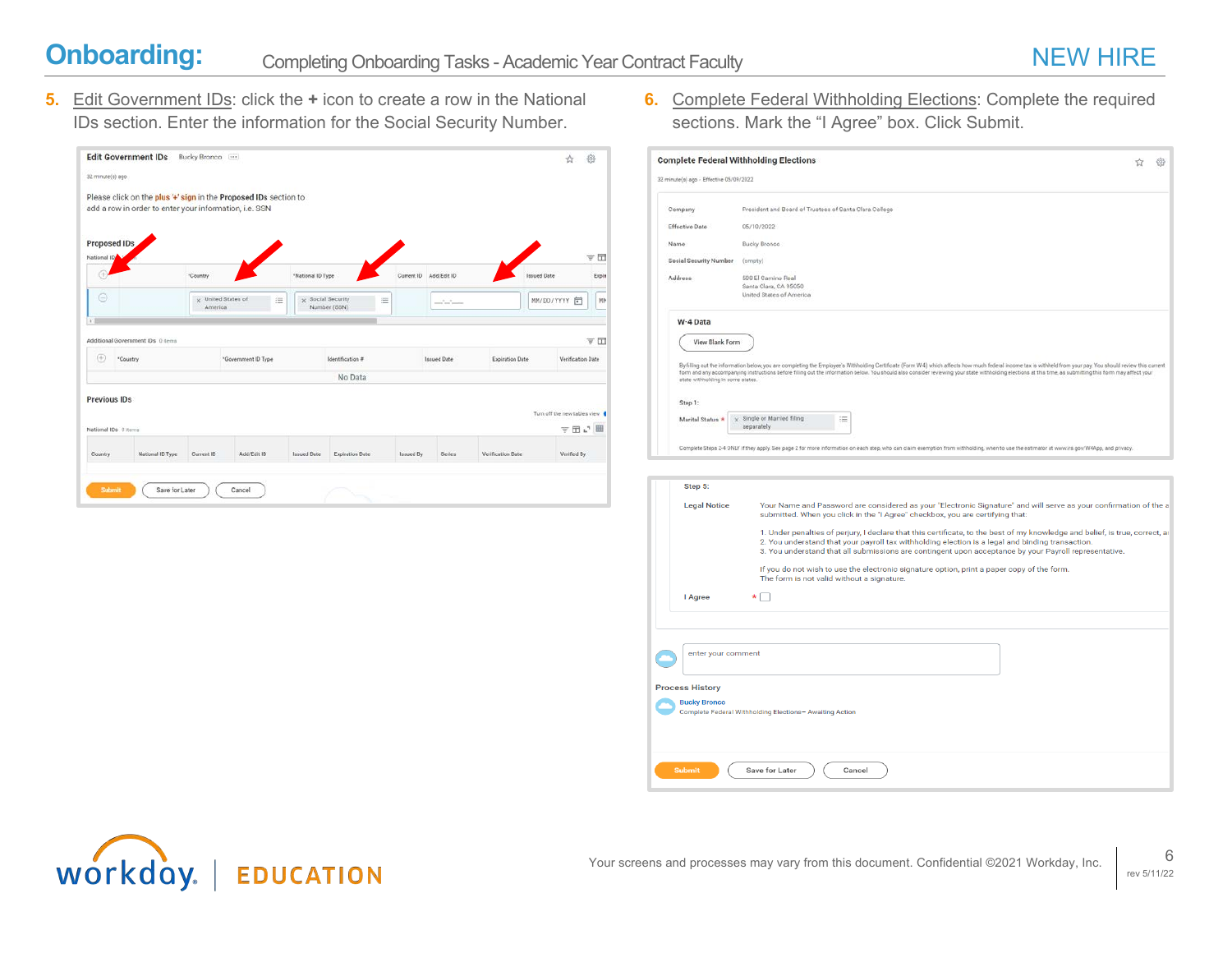workday.

**7.** Manage Payment Elections: select Direct Deposit or Manual Check **8.** Change Veteran Status Identification: complete the required



**EDUCATION** 

sections.

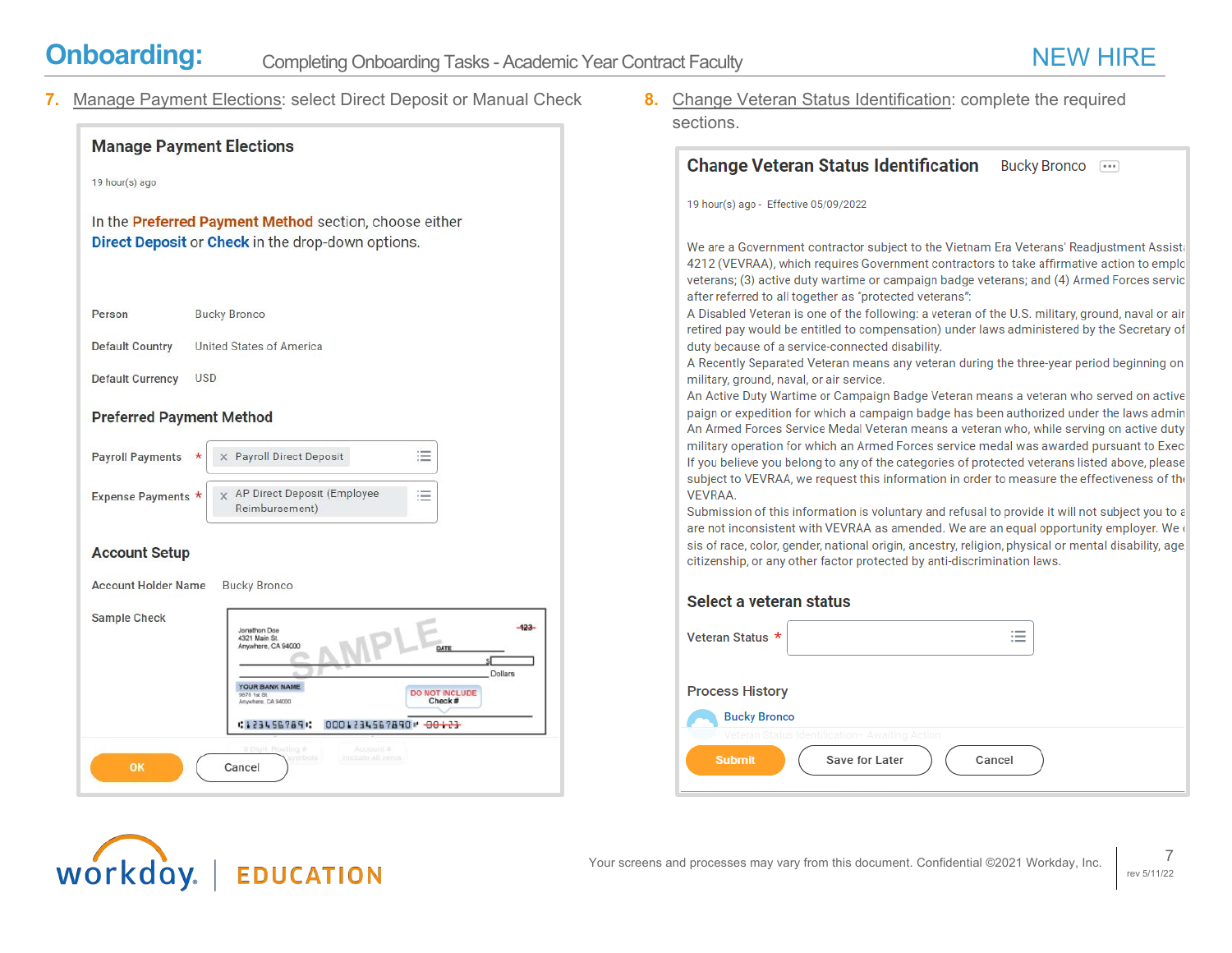workday.

**9.** Change Self-Identification of Disability: complete the required sections.

| <b>Change Self-Identification of Disability</b>                                                                                                                                                                  |                                                                                                                                                                                                                                                                                                                                                                                                                                                                                                                                                                                                                                                                                                                                                                                                                                                                                                                                                                                             |  |
|------------------------------------------------------------------------------------------------------------------------------------------------------------------------------------------------------------------|---------------------------------------------------------------------------------------------------------------------------------------------------------------------------------------------------------------------------------------------------------------------------------------------------------------------------------------------------------------------------------------------------------------------------------------------------------------------------------------------------------------------------------------------------------------------------------------------------------------------------------------------------------------------------------------------------------------------------------------------------------------------------------------------------------------------------------------------------------------------------------------------------------------------------------------------------------------------------------------------|--|
| 19 hour(s) ago - Effective 05/09/2022                                                                                                                                                                            |                                                                                                                                                                                                                                                                                                                                                                                                                                                                                                                                                                                                                                                                                                                                                                                                                                                                                                                                                                                             |  |
| For reference                                                                                                                                                                                                    | View this form at the U.S. Department of Labor website.                                                                                                                                                                                                                                                                                                                                                                                                                                                                                                                                                                                                                                                                                                                                                                                                                                                                                                                                     |  |
| <b>Voluntary Self-Identification of Disability</b>                                                                                                                                                               |                                                                                                                                                                                                                                                                                                                                                                                                                                                                                                                                                                                                                                                                                                                                                                                                                                                                                                                                                                                             |  |
| Form<br>CC-305                                                                                                                                                                                                   |                                                                                                                                                                                                                                                                                                                                                                                                                                                                                                                                                                                                                                                                                                                                                                                                                                                                                                                                                                                             |  |
| <b>OMB Control Number</b><br>1250-0005                                                                                                                                                                           |                                                                                                                                                                                                                                                                                                                                                                                                                                                                                                                                                                                                                                                                                                                                                                                                                                                                                                                                                                                             |  |
| <b>Expires</b><br>05/31/2023                                                                                                                                                                                     |                                                                                                                                                                                                                                                                                                                                                                                                                                                                                                                                                                                                                                                                                                                                                                                                                                                                                                                                                                                             |  |
| Why are you being asked to complete this form?<br>How do you know if you have a disability?<br>Disabilities include, but are not limited to:<br>Autism<br>Autoimmune disorder, for example,                      | We are a federal contractor or subcontractor required by law to provide equal employment opportunity to qualified people with disabilities. We<br>To do this, we must ask applicants and employees if they have a disability or have ever had a disability. Because a person may become disabli<br>Identifying yourself as an individual with a disability is voluntary, and we hope that you will choose to do so. Your answer will be maintained co<br>the form will not negatively impact you in any way, regardless of whether you have self-identified in the past. For more information about this f<br>U.S. Department of Labor's Office of Federal Contract Compliance Programs (OFCCP) website at www.dol.gov/ofccp.<br>You are considered to have a disability if you have a physical or mental impairment or medical condition that substantially limits a major life ac<br>Deaf or hard of hearing<br>Missing limbs or partially missing<br>limbs<br>Depression or anxiety<br>٠ |  |
| lupus, fibromyalgia, rheumatoid<br>arthritis, or HIV/AIDS<br><b>Blind or low vision</b><br>Cancer<br>Cardiovascular or heart disease<br>Celiac disease<br>Cerebral palsy<br>Please check one of the boxes below: | <b>Diabetes</b><br>Nervous system condition for<br>example, migraine headaches,<br>Epilepsy<br>Gastrointestinal disorders, for<br>Parkinson's disease, or Multiple<br>example, Crohn's Disease, or<br>sclerosis (MS)<br>irritable bowel syndrome<br>Psychiatric condition, for example,<br>Intellectual disability<br>bipolar disorder, schizophrenia,<br>PTSD, or major depression                                                                                                                                                                                                                                                                                                                                                                                                                                                                                                                                                                                                         |  |
|                                                                                                                                                                                                                  | Yes, I Have A Disability, Or Have A History/Record Of Having A Disability                                                                                                                                                                                                                                                                                                                                                                                                                                                                                                                                                                                                                                                                                                                                                                                                                                                                                                                   |  |
|                                                                                                                                                                                                                  | No, I Don't Have A Disability, Or A History/Record Of Having A Disability                                                                                                                                                                                                                                                                                                                                                                                                                                                                                                                                                                                                                                                                                                                                                                                                                                                                                                                   |  |
| I Don't Wish To Answer                                                                                                                                                                                           |                                                                                                                                                                                                                                                                                                                                                                                                                                                                                                                                                                                                                                                                                                                                                                                                                                                                                                                                                                                             |  |
| <b>Submit</b><br>Save for Later                                                                                                                                                                                  | Cancel                                                                                                                                                                                                                                                                                                                                                                                                                                                                                                                                                                                                                                                                                                                                                                                                                                                                                                                                                                                      |  |

**EDUCATION** 

**10.** Sexual Harassment Training – EEO/Title IX: this task is an acknowledgement. Actual training is to be completed outside of Workday. Click the **Submit** button to acknowledge.

|                                       | Complete To Do Sexual Harassment Training - EEO/Title IX                                                                                                                                                                                      |
|---------------------------------------|-----------------------------------------------------------------------------------------------------------------------------------------------------------------------------------------------------------------------------------------------|
| 19 hour(s) ago - Effective 05/09/2022 |                                                                                                                                                                                                                                               |
| For                                   | PCN13500 Assistant Professor in Cultural Anthropology                                                                                                                                                                                         |
| <b>Overall Process</b>                | <b>Hire: Bucky Bronco</b>                                                                                                                                                                                                                     |
| <b>Overall Status</b>                 | <b>Successfully Completed</b>                                                                                                                                                                                                                 |
| Due Date                              | 05/24/2022                                                                                                                                                                                                                                    |
| Instructions                          | The Office of Equal Opportunity and Title IX hosts online and in-person trainings for faculty in<br>of unlawful Discrimination and Sexual Harassment. The University, in compliance with state a<br>to undergo this training every two years. |
|                                       | You are also required to attend a mandatory session on sexual harassment and sexual violer<br>Please contact the EEO / Title IX Office to schedule your class at titleixadmin@scu.edu.                                                        |
|                                       | Click Submit to acknowledge this.                                                                                                                                                                                                             |
|                                       | Thank you!                                                                                                                                                                                                                                    |
|                                       |                                                                                                                                                                                                                                               |
|                                       | enter your comment                                                                                                                                                                                                                            |
|                                       |                                                                                                                                                                                                                                               |
|                                       |                                                                                                                                                                                                                                               |
|                                       |                                                                                                                                                                                                                                               |
|                                       |                                                                                                                                                                                                                                               |
| <b>Submit</b>                         | Save for Later<br>Close                                                                                                                                                                                                                       |

**11.** Transcript Submission Reminder: this task is an acknowledgement.

| PCN13500 Assistant Professor in Cultural Anthropology<br><b>Overall Process</b><br>Hire: Bucky Bronco<br><b>Overall Status</b><br>Successfully Completed<br>Due Date<br>05/24/2022<br>SCU must confirm your highest degree. If you have not already done so, contact the institution where you received<br>Instructions<br>your highest degree to have your official transcripts sent to the Provost's Office of Santa Clara University.<br>They may be sent by regular mail to:<br>500 El Camino Real<br>Santa Clara, CA 95053<br>Attention: Sheryl Becker<br>Or electronically to sbecker@scu.edu<br>Please note that the transcripts must be sent directly from the institution to SCU.<br>Click Submit to acknowledge this notice.<br>Thank you! |  |
|------------------------------------------------------------------------------------------------------------------------------------------------------------------------------------------------------------------------------------------------------------------------------------------------------------------------------------------------------------------------------------------------------------------------------------------------------------------------------------------------------------------------------------------------------------------------------------------------------------------------------------------------------------------------------------------------------------------------------------------------------|--|
|                                                                                                                                                                                                                                                                                                                                                                                                                                                                                                                                                                                                                                                                                                                                                      |  |
|                                                                                                                                                                                                                                                                                                                                                                                                                                                                                                                                                                                                                                                                                                                                                      |  |
|                                                                                                                                                                                                                                                                                                                                                                                                                                                                                                                                                                                                                                                                                                                                                      |  |
|                                                                                                                                                                                                                                                                                                                                                                                                                                                                                                                                                                                                                                                                                                                                                      |  |
|                                                                                                                                                                                                                                                                                                                                                                                                                                                                                                                                                                                                                                                                                                                                                      |  |
|                                                                                                                                                                                                                                                                                                                                                                                                                                                                                                                                                                                                                                                                                                                                                      |  |
|                                                                                                                                                                                                                                                                                                                                                                                                                                                                                                                                                                                                                                                                                                                                                      |  |
|                                                                                                                                                                                                                                                                                                                                                                                                                                                                                                                                                                                                                                                                                                                                                      |  |
|                                                                                                                                                                                                                                                                                                                                                                                                                                                                                                                                                                                                                                                                                                                                                      |  |
|                                                                                                                                                                                                                                                                                                                                                                                                                                                                                                                                                                                                                                                                                                                                                      |  |
|                                                                                                                                                                                                                                                                                                                                                                                                                                                                                                                                                                                                                                                                                                                                                      |  |
|                                                                                                                                                                                                                                                                                                                                                                                                                                                                                                                                                                                                                                                                                                                                                      |  |
| enter your comment                                                                                                                                                                                                                                                                                                                                                                                                                                                                                                                                                                                                                                                                                                                                   |  |
|                                                                                                                                                                                                                                                                                                                                                                                                                                                                                                                                                                                                                                                                                                                                                      |  |
|                                                                                                                                                                                                                                                                                                                                                                                                                                                                                                                                                                                                                                                                                                                                                      |  |
|                                                                                                                                                                                                                                                                                                                                                                                                                                                                                                                                                                                                                                                                                                                                                      |  |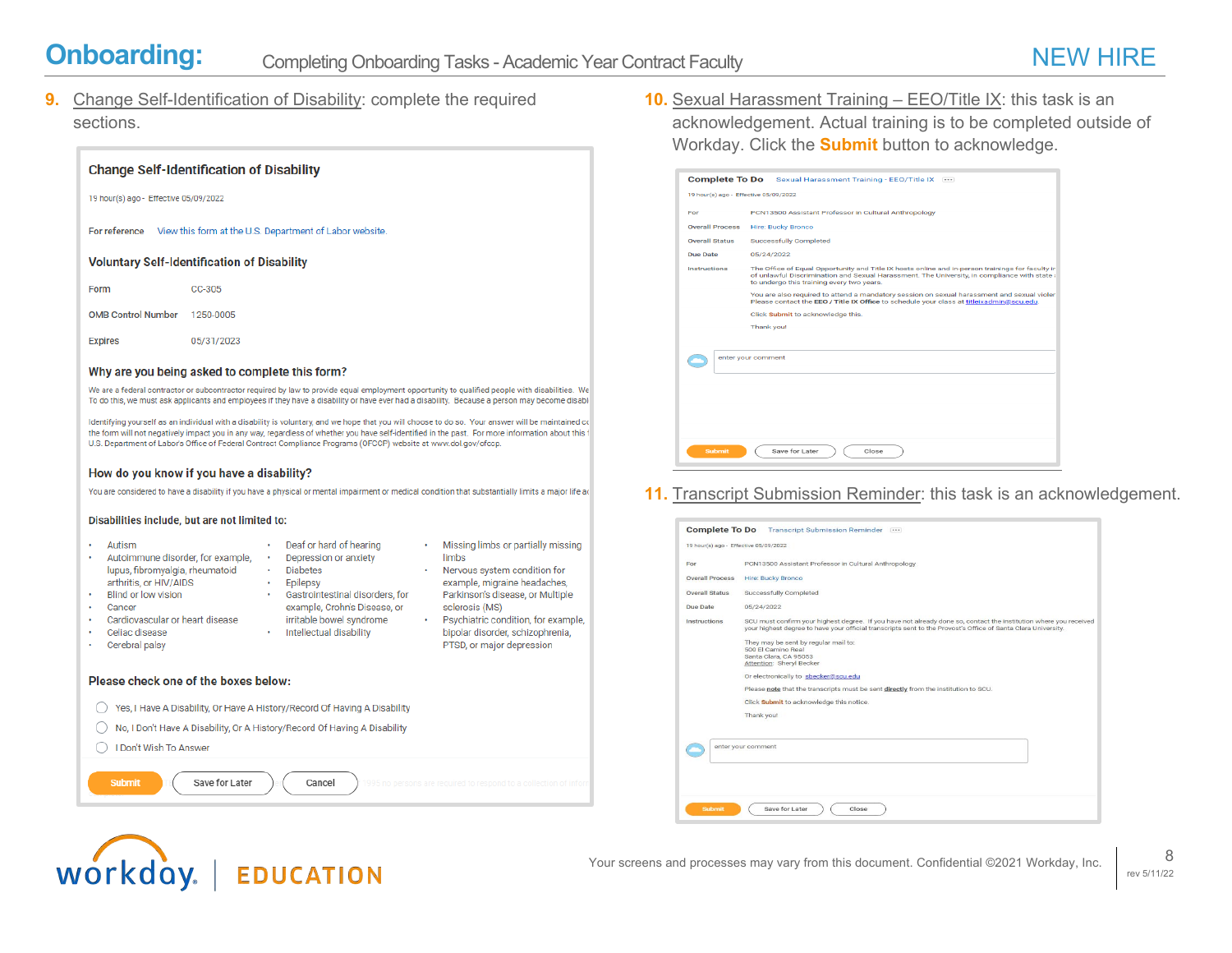**12.** Review Documents: Review each section on this page. You can download the documents and review.

\*\* **Staff Policy Manual 311 Acknowledgment**: Click "I Agree". Download document. Sign it. Upload signed document in space provided. Click the **Submit** button to acknowledge.

|                                       | Print Generated Document Review Documents for Onboarding for Bucky Bronco                                                                                                                                    |                     |
|---------------------------------------|--------------------------------------------------------------------------------------------------------------------------------------------------------------------------------------------------------------|---------------------|
| 19 hour(s) ago - Effective 05/09/2022 |                                                                                                                                                                                                              |                     |
| <b>Documents</b>                      |                                                                                                                                                                                                              |                     |
| Document                              | Instructions to complete Single Sign On Account Creation                                                                                                                                                     |                     |
| Instructions                          | You will receive an email from IT to your personal email address with the subject line: "New SCU Account Inform<br>Google Workspace (Gmail), Workday, etc.                                                   |                     |
| <b>Document</b>                       | Staff Policy Manual 311 Acknowledgement                                                                                                                                                                      |                     |
| Instructions                          | Please download, fill and sign the Staff Policy Manual Acknowledgement document and attach it with '                                                                                                         |                     |
| <b>Signature Statement</b>            | I, the undersigned seare that I have received a copy of the Staff Policy Manual Acknowledgement an<br>myself in a colluder with the policy. I also understand that this acknowledgement will be kept in my p |                     |
| I Agree                               |                                                                                                                                                                                                              |                     |
|                                       |                                                                                                                                                                                                              | Drop file here      |
|                                       |                                                                                                                                                                                                              | or                  |
|                                       |                                                                                                                                                                                                              | <b>Select files</b> |
| <b>Submit</b>                         | Seneme Oriemation<br>Save for Later<br>Cancel                                                                                                                                                                |                     |

**13.** Click the **Refresh** button to load additional tasks.

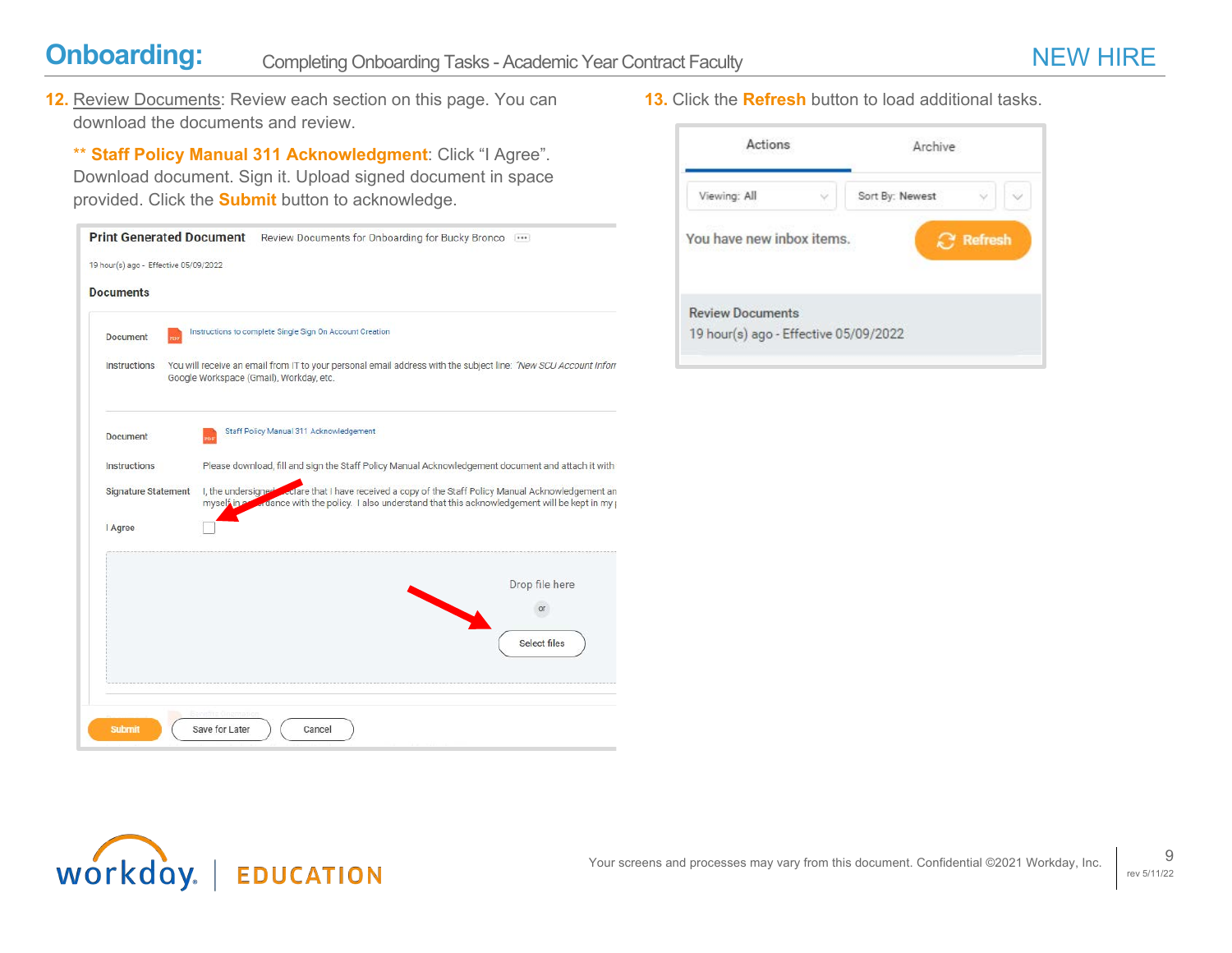**14.** Complete Section 1 of the Form I-9: Complete the required fields. The provost or dean's office will contact you to coordinate a time to provide your documents for employment eligibility verification.

### **\*\* The I-9 form must be verified within 3 days of appointment start date.**

| <b>Complete Form I-9</b>                                                                                                                                                                                                                                                                                         |  |  |  |  |
|------------------------------------------------------------------------------------------------------------------------------------------------------------------------------------------------------------------------------------------------------------------------------------------------------------------|--|--|--|--|
| 1 minute(s) ago - Rifective 05/09/2022                                                                                                                                                                                                                                                                           |  |  |  |  |
| <b>Employment Eligibility Verification</b><br>Department of Homeland Security, U.S. Citizenship and Immigration Seniosa                                                                                                                                                                                          |  |  |  |  |
| USCIS Form HP                                                                                                                                                                                                                                                                                                    |  |  |  |  |
| OMB No. 1615-0027<br>Expires 10/31/2022                                                                                                                                                                                                                                                                          |  |  |  |  |
| .START HERE Download and read instructions carefully before completing this form. The instructions must be available, when in paper or electronically, during completion of this form. Employers are hable for errors in the c                                                                                   |  |  |  |  |
| Form I-9 Instructions.                                                                                                                                                                                                                                                                                           |  |  |  |  |
| ANTYDISCRIVINATION NOTICE: it is likepi to discriminate against workeuthorized individuals. Employers CANNOT specify which documently) an employee may present to establish employment authorize time and identity. Their                                                                                        |  |  |  |  |
| Section 1. Employee Information and Attestation<br>Employees must complete and sign Section 1 of Form I-9 no later than the first day of employment, but not before accepting a job offer.                                                                                                                       |  |  |  |  |
|                                                                                                                                                                                                                                                                                                                  |  |  |  |  |
| Lest Name (Family Name) * Bronco<br>First Name (Given Name) * Bucky<br>Middle Initial                                                                                                                                                                                                                            |  |  |  |  |
| Address (Street Number and Name) *<br>500 El Camino Real<br>Santa Clara<br>Apt. Number<br>City or Town <sup>2</sup>                                                                                                                                                                                              |  |  |  |  |
| 01/01/1998 日<br>Date of Birth *<br>U.S. Social Security Number<br>555-55-5555<br>Employee's E-mail Address                                                                                                                                                                                                       |  |  |  |  |
|                                                                                                                                                                                                                                                                                                                  |  |  |  |  |
| liattest, under penalty of perjury, that I am (check one of the following booss):                                                                                                                                                                                                                                |  |  |  |  |
| 1. A ditizen of the United States                                                                                                                                                                                                                                                                                |  |  |  |  |
| 2. A noncitizen national of the United States (See Instructions)                                                                                                                                                                                                                                                 |  |  |  |  |
| 3. A lawful permanent resident (Allen Registration Number/USCIS Number):                                                                                                                                                                                                                                         |  |  |  |  |
| ○ 4. An allen authorized to work until (expiration date, if applicable, mm/dd/yyyy) Some allens may write "N/A" in the expiration date field. (See instructions)                                                                                                                                                 |  |  |  |  |
|                                                                                                                                                                                                                                                                                                                  |  |  |  |  |
| Allers authorized to work must provide only one of the following document numbers to complete Form IP. An Aller Registration Number/USCIS Number/OR Form IPA Admission Number OR Form IPA Admission Number, Number,                                                                                              |  |  |  |  |
| 1. Allen Registration Number/USCIS Number:                                                                                                                                                                                                                                                                       |  |  |  |  |
| <b>OR</b>                                                                                                                                                                                                                                                                                                        |  |  |  |  |
| 2. Form I-94 Admission Number:                                                                                                                                                                                                                                                                                   |  |  |  |  |
| og                                                                                                                                                                                                                                                                                                               |  |  |  |  |
| 3. Foreign Passport Number:                                                                                                                                                                                                                                                                                      |  |  |  |  |
| Country of Issuance:<br>(empty)                                                                                                                                                                                                                                                                                  |  |  |  |  |
| <b>Signature of Employee</b>                                                                                                                                                                                                                                                                                     |  |  |  |  |
| I am aware that federal law provides for imprisonment and/or fines for false statements or use of false documents in connection with the completion of this form.<br>By checking the LAgree check box, Lacknowledge that I have read the attentation statement above and am electronically signing this Porm MP. |  |  |  |  |
| LAgree <sup>*</sup>                                                                                                                                                                                                                                                                                              |  |  |  |  |
|                                                                                                                                                                                                                                                                                                                  |  |  |  |  |
| Preparer and/or Translator Certification (check one):                                                                                                                                                                                                                                                            |  |  |  |  |
| idd not use a preparer or translator.<br>A preparer(s) and/or translator(s) assisted the employee in completing Section 1.                                                                                                                                                                                       |  |  |  |  |
| Save for Later<br>Submit<br>Cancel                                                                                                                                                                                                                                                                               |  |  |  |  |
|                                                                                                                                                                                                                                                                                                                  |  |  |  |  |

**15.** Change Emergency Contacts: complete the required sections.

| <b>Change Emergency Contacts</b>                | Bucky Bronco |
|-------------------------------------------------|--------------|
| 1 minute(s) ago.                                |              |
| <b>Primary Emergency Contact</b>                |              |
| <b>Legal Name</b>                               |              |
| Legal Name *                                    |              |
| Relationship                                    |              |
| Relationship *                                  |              |
| <b>Preferred Language</b><br>Preferred Language |              |
| <b>Primary Address</b><br>Add                   |              |
| <b>Primary Phone</b><br>Add                     |              |
| <b>Additional Phone</b>                         |              |
| Adil                                            |              |

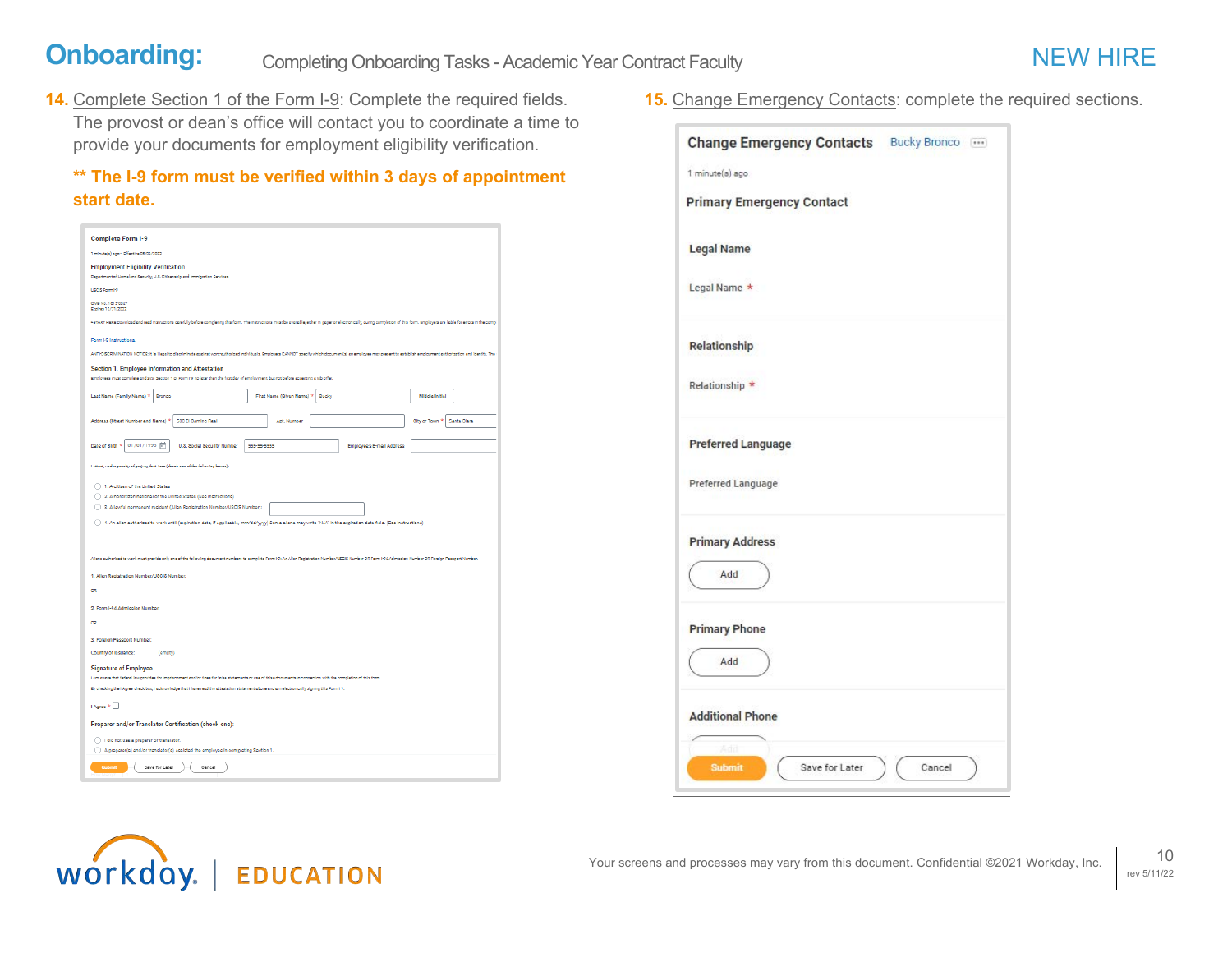- **16.** At this point, your inbox is empty. The dean's office has received the notification of the I-9 form completion. A representative will reach out to schedule a time to verify the I-9 documents.
- **17.** Once the I-9 documents have been verified, two additional tasks will populate your inbox.



**18.** Review Documents: Review the sections on this page. Documents can be downloaded and reviewed. Click the **Submit** button to acknowledge.

| 1 minute(s) ago - Effective 05/09/2022 |                                                                                                                                                                       |  |
|----------------------------------------|-----------------------------------------------------------------------------------------------------------------------------------------------------------------------|--|
| <b>Documents</b>                       |                                                                                                                                                                       |  |
| <b>Document</b>                        | Malley Agreement<br>m                                                                                                                                                 |  |
| Instructions                           | Complete Malley Agreement and e-mail it to campusrec@scu.edu to expedite acces<br>you must have an Access Card credential (photo id) (mobile or card) before visiting |  |
| <b>Document</b>                        | Access Card Credential Agreement<br>m                                                                                                                                 |  |
| Instructions                           | Complete the <b>ACCESS Credential Agreement</b> Form for the Access Card credentials (                                                                                |  |
|                                        | Note: Print your name in the signature field, initials are not acceptable. After you sul<br>and instructions to request ACCESS credentials.                           |  |
|                                        | New faculty and staff will be issued either a physical credential (card) or a mobile cr                                                                               |  |
| Document                               | COVID-19 Vaccination Requirement<br>m                                                                                                                                 |  |
| Instructions                           | Please review the COVID-19 Vaccination Requirement and complete.                                                                                                      |  |
|                                        |                                                                                                                                                                       |  |
|                                        |                                                                                                                                                                       |  |
|                                        |                                                                                                                                                                       |  |
|                                        |                                                                                                                                                                       |  |
|                                        |                                                                                                                                                                       |  |
|                                        |                                                                                                                                                                       |  |